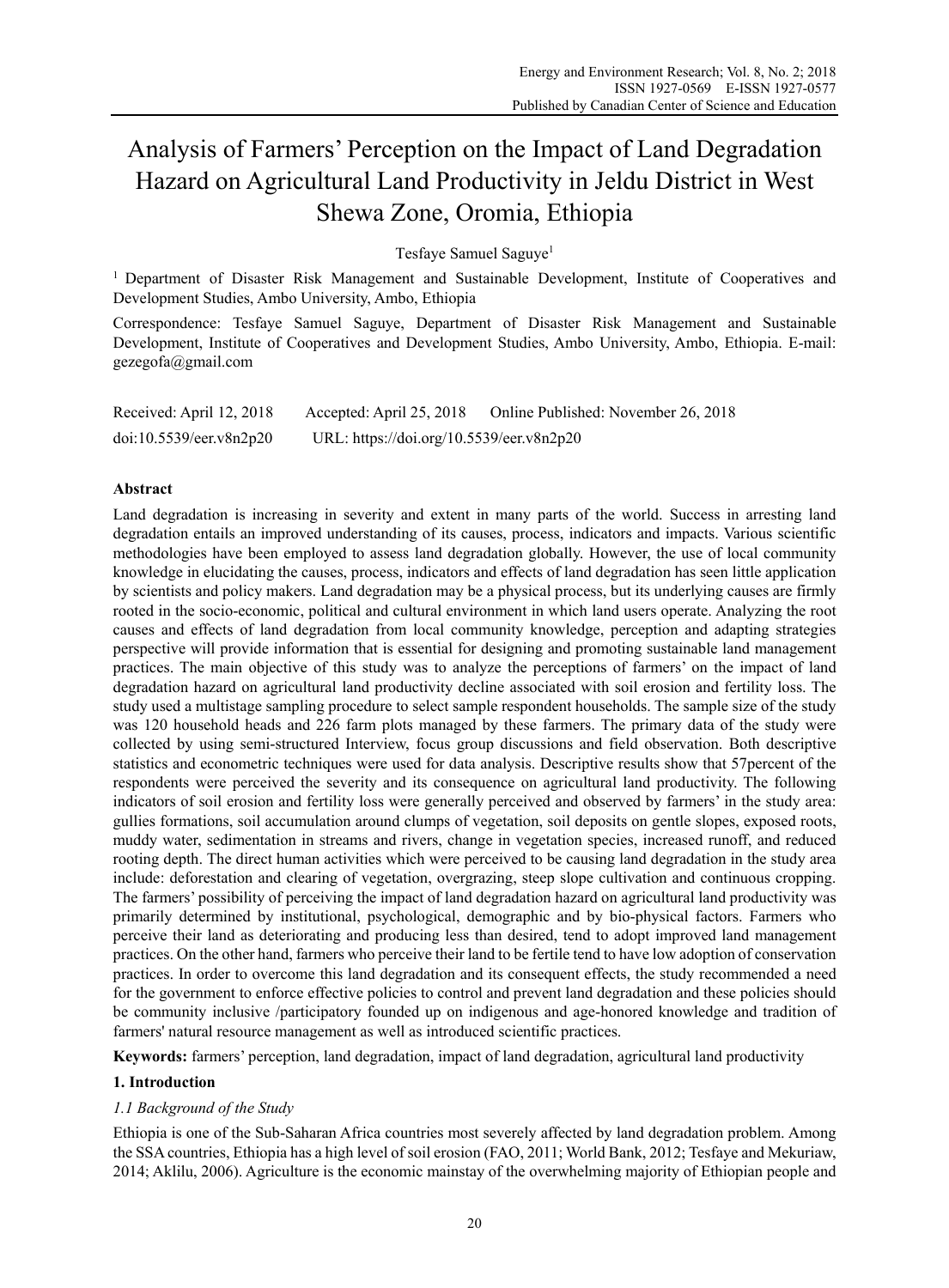will continue to remain so in the near future. However, the on-going land degradation has threatened undermining the sustenance of their livelihood. Land degradation is a major cause of the country's low and declining agricultural productivity, persistent food insecurity, and abject rural poverty (FAO, 2006; Million Taddesse and Belay Kassa., 2007). The minimum estimated annual costs of land degradation in Ethiopia range from 2 to 3 percent of agricultural GDP (FAO, 2010). This is a significant loss for countries where agriculture accounts for nearly 45 percent of GDP, 90 percent of export revenue, and is a source of livelihood for more than 82 percent of the country's 100 million people (Bewket and Sterk, 2003, FAO, 2010,). In Ethiopia, land degradation, low and declining agricultural productivity, and poverty are severe and interrelated problems that appear to feed off each other (Tesfaye *et al*., 2014; Haregeweyn *et al*., 2015; Bewket and Teferi,2009; Seid 2009). If urgent measures are not taken to arrest Ethiopia's serious land degradation, the country is headed for a "catastrophic situation" (Pender. and Gebremedhin, 2006). Programs addressing land conservation are not succeeding where they are most needed (Tesfaye *et al*., 2014; Haregeweyn *et al*., 2015). Understanding, preventing and mitigating Land Degradation (LD) at the local scale seem to require more than technical knowledge and perception by external agents such as agricultural advisors and government officials

Land degradation is a dangerous hazard and slow process therefore farmers need to perceive its severity and the associated yield loss before they can consider implementing soil and water conservation (SWC) practices (Tesfa, and Mekuriaw, 2014). Land and water degradation and its effect on agricultural activities may be unintentional and unperceived; it may result from carelessness or from the unavoidable struggle of vulnerable populations for the necessities of survival (Teshome *et al.,* 2016.). Understanding the local people's perceptions on environmental issues is thus a prerequisite in making successful and sustainable resource management strategies (Assefa ,2009; Alemayehu *et al*., 2013; Achamyeleh, 2015; Pender, and Berhanu, 2004; Wagayehu and Drake, 2003; Tesfaye *et al*., 2014; Haregeweyn *et al*., 2015; Bewket and Teferi,2009). Any effort towards this direction should begin from a research that aims at exploring location specific factors influencing the adoption of land management practices.

#### *1.2 Statement of the Problem and Rationale of the Study*

Land degradation is an insidious, gradual process, and farmers may not easily perceive its severity. The smallholder farmers' decision-making procedures are strongly based on their perceptions of the forces that drive degradation (Tesfaye *et al*., 2014; Haregeweyn *et al*., 2015; Bewket and Teferi, 2009) and its consequences on their lives and livelihoods. Perception will partly control awareness, goals and practical actions. Local perception refers to the causes and status of land degradation as farmers detect and express it as occurring on their lands. Both perception and knowledge guides decision making and consequently, farmers' action on land conservation and adoption of sustainable land management practices (Bewket and Sterk 2003; Amsalu and de Graaff, 2007). Interpretations of environmental change are culturally constructed and need to be thoroughly examined for a sound understanding of farmer behavior. In addition to limitations presented by availability of technology and the capacity for learning, other elements including perceptions and knowledge considerations within society fundamentally limit agricultural land management (Bekele *et al.* 2009; Woodfine, 2009). For farmers to decide whether or not to adopt a particular measure to cushion themselves against the potential livelihood losses, they must first perceive that land degradation has actually occurring and its severe effects on agricultural land productivity (Wagayehu and Drake, 2003 Tegene, 1992; Bewket and Sterk, 2002). Before a problem can be addressed, it must be perceived. Addressing soil erosion with the adoption of conservation practices is no exception. Unfortunately, the literature on determinants of the adoption of conservation technologies has given little attention to perception variables (Tesfa, and Mekuriaw, 2014). Agricultural technology adoption studies in Ethiopia started in the 1970's, but few of them considered the role of farmer perceptions in the adoption of improved varieties (Pender and Berhanu, 2006; Bekele and Drake, 2003; Bewket and Sterk, 2002; Haregeweyn *et al*., 2015. A better understanding of farmer perceptions regarding severe effect of land degradation and benefits of adoption sustainable implementation of SLM measures and their determinants will be important to influence policy for future successful adaptation of the agricultural sector (Tegene, 1992; Tesfaye *et al*., 2014; Assefa and Hans-Rudolf, 2016 Gebremedhin, 1998). Therefore, to enhance policy towards tackling the challenges that land degradation poses to farmers, it is important to have full understanding of farmers' perception on land degradation and its severe effects on their agricultural productivity (Tegene, 1992; Snyder *et al*., 2014; Tesfaye *et al*., 2014).

Perception of soil erosion as a hazard to agricultural production and sustainable environment is the most important determinant of effort at adoption of conservation measures. Theoretically, those farmers who perceive soil erosion as a problem having negative impacts on productivity and who expect positive returns from conservation are likely to decide in favor of adopting available conservation technologies (Tesfa, and Mekuriaw, 2014). On the other hand, when farmers do not acknowledge soil erosion as a problem, they will not expect benefits from controlling erosion and it is highly likely that they will decide against adopting any conservation technologies. Perceptions are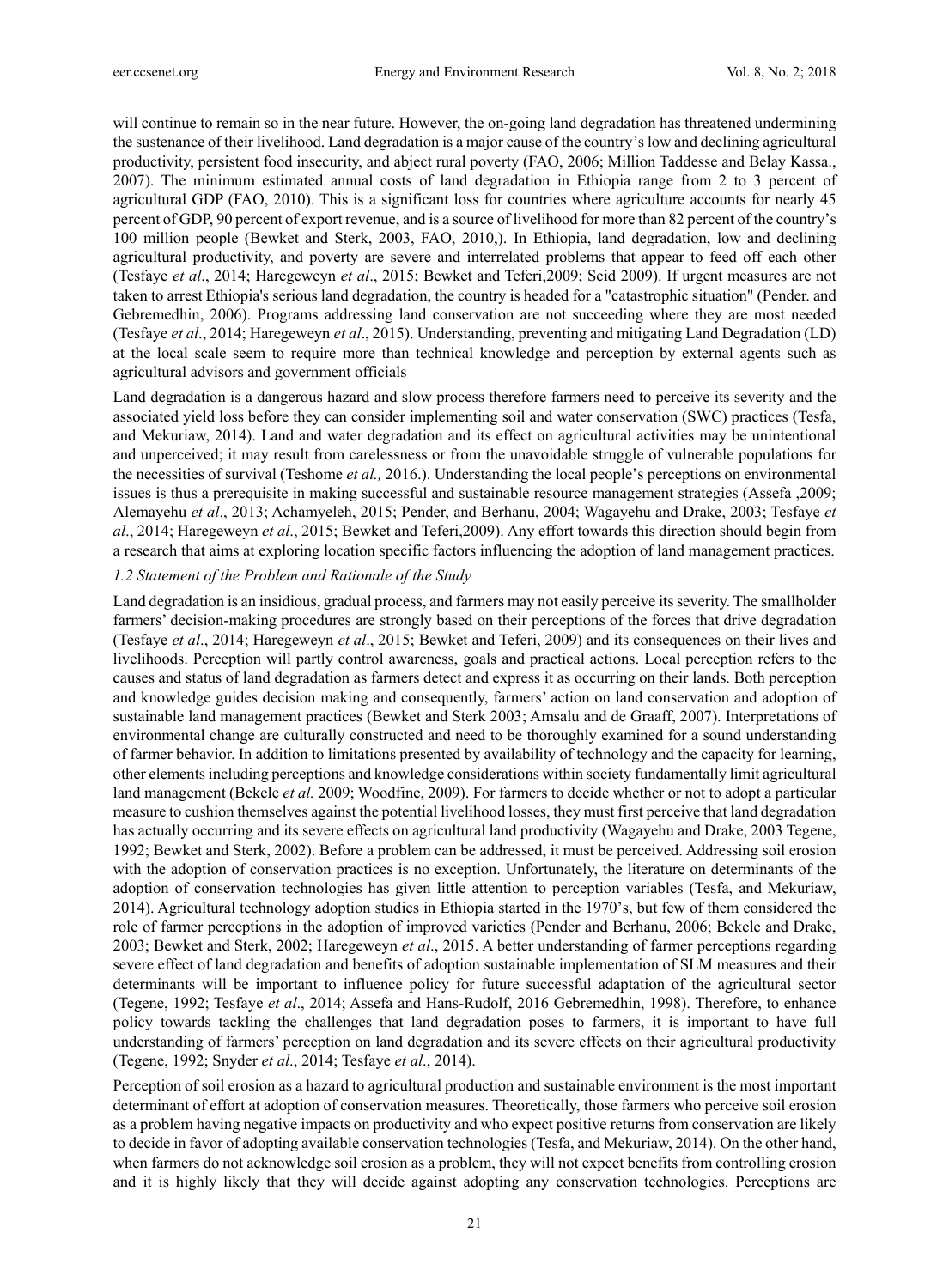important in the introduction of sustainable farming techniques at the farm level (Haregeweyn *et al*., 2015). A review of the relevant literature points to the fact that a number of empirical studies have been undertaken on technology adoption under Ethiopian context. However, in environmental conservation and management studies farmers' perceptions have often been overlooked. As a matter of fact, the farmers' perception is highly a certain socio-culture context specific in its very nature. Therefore, this study was conducted in view of bridging this gap. So, the specific objectives of the study are: 1) to analyze farmers' perception on the causes, indicators and impacts of land degradation on agricultural land productivity; 2) to analyze the determinants of farmers' perception on the impact of land degradation on agricultural land productivity reduction in Jeldu district in West Shewa zone of Oromia regional state, Ethiopia.

## **2. Methodology of the Study**

## *2.1 Description of the Study Area*

The study was conducted in Jeldu Woreda (District), West Shewa Zone, Central Ethiopia (9° 02' 47" to 9° 15' 00" N and 38° 05' 00" to 38° 12' 16" E which is delineated by Meta Robi, Dendi and Ejere woredas in East, Gindeberet Woreda in West, Abuna Gindeberet Woreda in North and Eliphata Woreda in South. It has an elevation range of 2500 – 3200 meter above sea level (m asl) Undulating slopes divided by V-shaped valleys of seasonal and/or relatively permanent streams characterize the topography of the study area. Steep slopes are found along the valley sides, where slopes greater than 30% are very common. Rainfall pattern is bimodal with the main rainy season from June to September and the short rainy season from February to March. The mean annual rainfall of the area ranges from 1800 to 2200 mm. The maximum and minimum temperature of the area ranges from 17 to 22ºC. The farming system of the area is mainly rain-fed. The soil type is characterized as clay and clay-loam type, but the riverbed has a loam and sandy-loam type of soil. A eucalyptus globule is the main tree planted in the area. Jeldu's 202,655 people are scattered across a highly variable landscape of highlands (45%), midlands (30%) and lowlands (25%) covering an area of 139,389 hectares (ha). The majorities of residents lives on ridge tops and cultivate steep valley slopes of up to 80 degrees of which oxen are replaced by hoes for tilling.

## *2.2 Data Collection Techniques and Tools*

Data for the study were collected from both primary and secondary sources. Primary data were collected by using the following data collection techniques and tools:

*1.* Semi- structured Questionnaires*:* The household survey was conducted using semi structured questionnaires and covered detailed information at the household, plot and village levels. The data collected included information on demographic and socio-economic characteristics, institutional services, biophysical characteristics, plot level characteristics, various land management practices used by farmers (collectively or singly), resources farmers use in the practices and farmers' perceptions and attitudes on consequences and impacts of land degradation on agricultural productivity and yield. Ten enumerators, who had experience in data collection, know the area and the communities' languages were recruited and trained for two days by the researcher. The questionnaire was pretested by administering it to selected ten respondents. On the basis of the results obtained from the pretest, necessary modifications were made on the questionnaire.

2. Focus Group Discussion (FGDs): In this study, six focus group discussions consists eight to twelve participant farmers who were selected randomly conducted in the study area. The FGDs were conducted in order to get some in-detail information on land degradation nature, causes and consequences, commonly practiced land management practices, community perceptions on land degradation and its effects on agricultural activities and agricultural performance in general and constraints of adoption of sustainable land management (SLM) practices. The major issue which was explored during the group discussion includes: the extent of the farmers' participation in the SLM practices in reference to their awareness and perception of erosion hazards, and the effectiveness of the technologies under implementation. Here the researcher was limited to facilitating the discussion using a checklist of topics to guide the sessions in an orderly way. These informal techniques helped to acquire useful and detailed information, which would have been difficult to collect through the questionnaire interview.

4. Field Observation: Field visits involved observations of various land degradation features, such as soil erosion and sedimentation, surface runoff, sandiness of soils, crop vigor, presence of indicator-plant species; and agricultural practices, including among others, types of crops grown, cropping patterns and on-farm soil conservation measures. Field observation was conducted throughout the whole process of the research in order to ensure the validity of information obtained from the farmers through interview schedule. This helped to capture some points that were not clearly obtained from the interview.

*2.3 Sampling Design of the Study*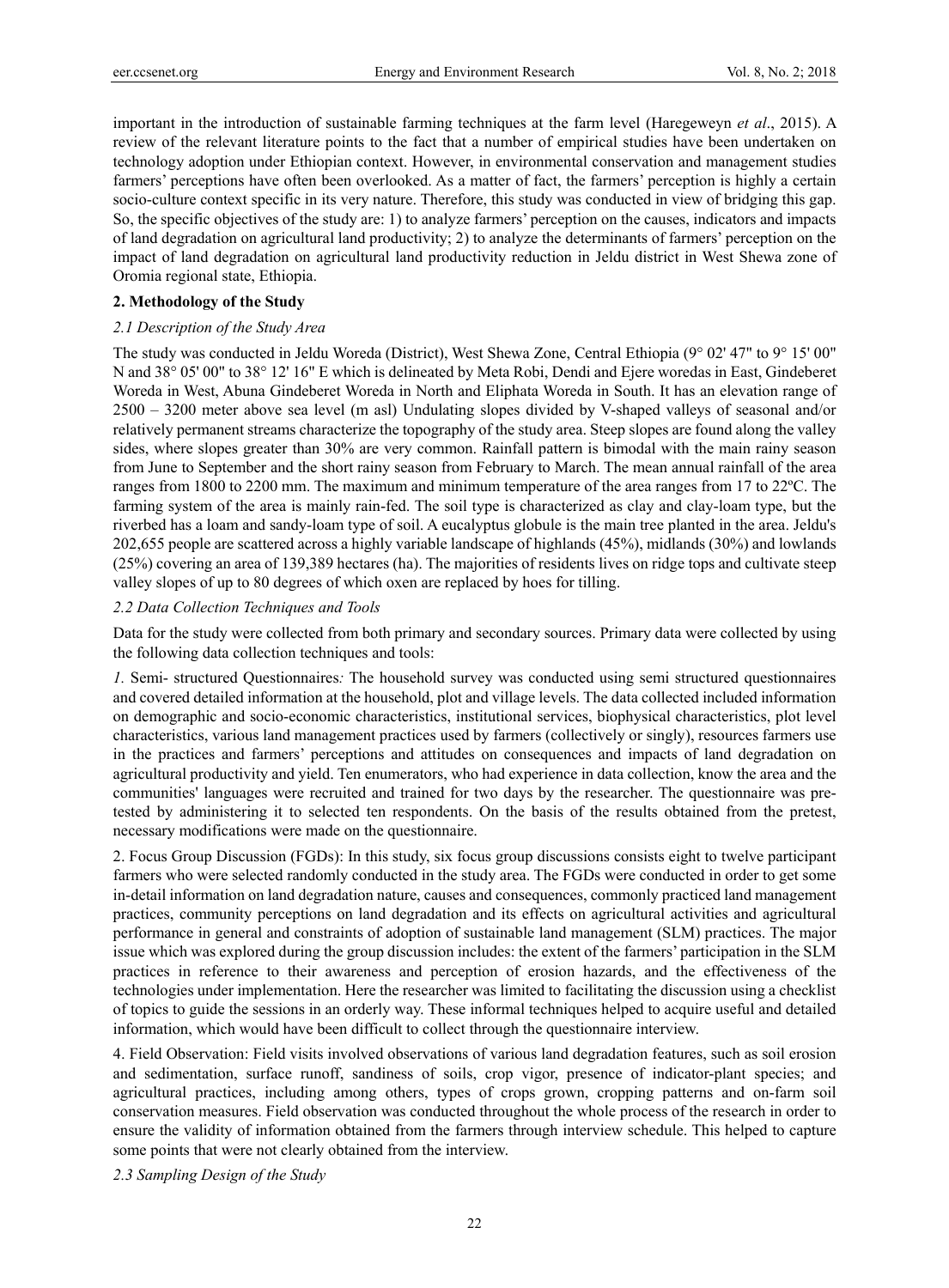This study employed a multi-stage sampling procedure. First Jeldu district was purposively selected because it is one of the highly degraded highland areas in the country in terms of soil erosion and fertility loss. The district is a highland area with steep slopes, intensely cropped hillsides and high population densities. Second, *Representative Kebeles were purposively selected based on topographical class.* The study area was classified in to four topographical zones: steep, moderately steep, moderate/gentle slope and flat. The number of kebeles (*Seriti, Kolu Galan and Chillanko*) selected were proportional to the land area covered by each class, and the number of households selected in each village was proportional to the number of households in each village. Thirdly, the sample respondent households were selected using systematic random sampling techniques. The survey covered 120 farm households managing 226 plots during the 2015/2016 cropping season. With regard to the sampling technique, proportional simple random sampling technique was used to select sample respondents from each kebeles.

## *2.4 Methods of Data analysis*

The study employed a combination of both descriptive and inferential statistics to analyze data collected from the sample respondents. To run statistical analysis, data were coded and entered in to SPSS version 20. The information generated through focus group discussions was used to substantiate and augment findings from the quantitative analysis of the structured questionnaires.

#### 2.4.1. Specification of Empirical Models

The determinants of farmer perceptions of land degradation can be analyzed using qualitative response statistical models. The simplest of these models has a binary dependent variable, so the outcome of interest can take on the values 0 or 1: 1 if erosion is perceived and 0 if it is not. The binary response models focus on the factors that determine the probability of perception. It is assumed that there exists a perception function, Y, which governs whether erosion is perceived  $(Y=1)$  or not  $(Y=0)$ . The probability that observation Yi takes on the value 1 can be represented as a function of a vector of explanatory variables, Xi, representing the physical setting, the farm household and the institutional environment. In general, the probability of perception of a given condition can be represented as:

$$
Pi = Prob(Yi = 1) = F(Xi, B) + ei
$$
, for  $i = 1, 2, ..., n$ 

Where Xi is a vector of explanatory variables, B is a vector of unknown parameters (to be estimated), andeis a random error term. Assuming the model's random disturbance term, ei, follows the normal probability distribution (0,s2), the probability of perception can be defined in terms of an index which is converted into a probability value through the cumulative normal distribution function. The probit model takes the form  $P[Y=1]=F(b'X)$ , where P is probability of perception and F(.) is the normal cumulative probability distribution function. The statistical relationship  $P(Y) = F(b^*X)$  is estimated using maximum likelihood estimation. The marginal effect of an additional unit of some X variable can be computed using the estimated parameter coefficients.

In order to analyze how farmers perceive the productivity effect of land degradation, farmers were asked to estimate the perceived proportion of yield reduction due to land degradation (1=no reduction, 2= 20% reduction,  $3=25\%$  reduction,  $4=33\%$  reduction, and  $5=50\%$  reduction) on each of their farmlands during a normal cropping year before any conservation measures had been taken on. These responses were represented both as continuous and ordinal values in separate models. The continuous values are the perceived rates of yield reduction. Ordered probit was used for the ordinal variable, and ordinary linear regression (OLS) was used for the continuous variable. In order to investigate the determinants of farmer perceptions of the impact of land degradation on agricultural productivity, the two models were estimated using the same explanatory variables:

## 2.4.2 Variables Identified

From previous empirical researches, literature reviews and the researcher personal experience explanatory variables of the study identified. Accordingly, explanatory variables included: biophysical/ village level biophysical factors (rainfall, topography and level of land degradation) and field level biophysical level factors (soil type, slope, shape of slope, and location of plot) that may aggravate soil erosion; socio-economic factors(number of livestock owned), household demographic characteristics(education, age and gender.)and socioinstitutional factors,( contact with the agricultural extension service (affecting access to information), availability of soil and water conservation (SWC) project in the village, prior public conservation campaign works on the farmer's own land (for demonstration effects), and the current tenure status of the field). The physical factors that aggravate soil erosion, such as higher rainfall intensity, steep slopes and erodible soils, are hypothesized to raise farmer perceptions of soil erosion by aggravating soil loss. Distance of plot from homestead is expected to reduce perception, as distant plots are less frequently observed by farmers. The period of time the plot has been operated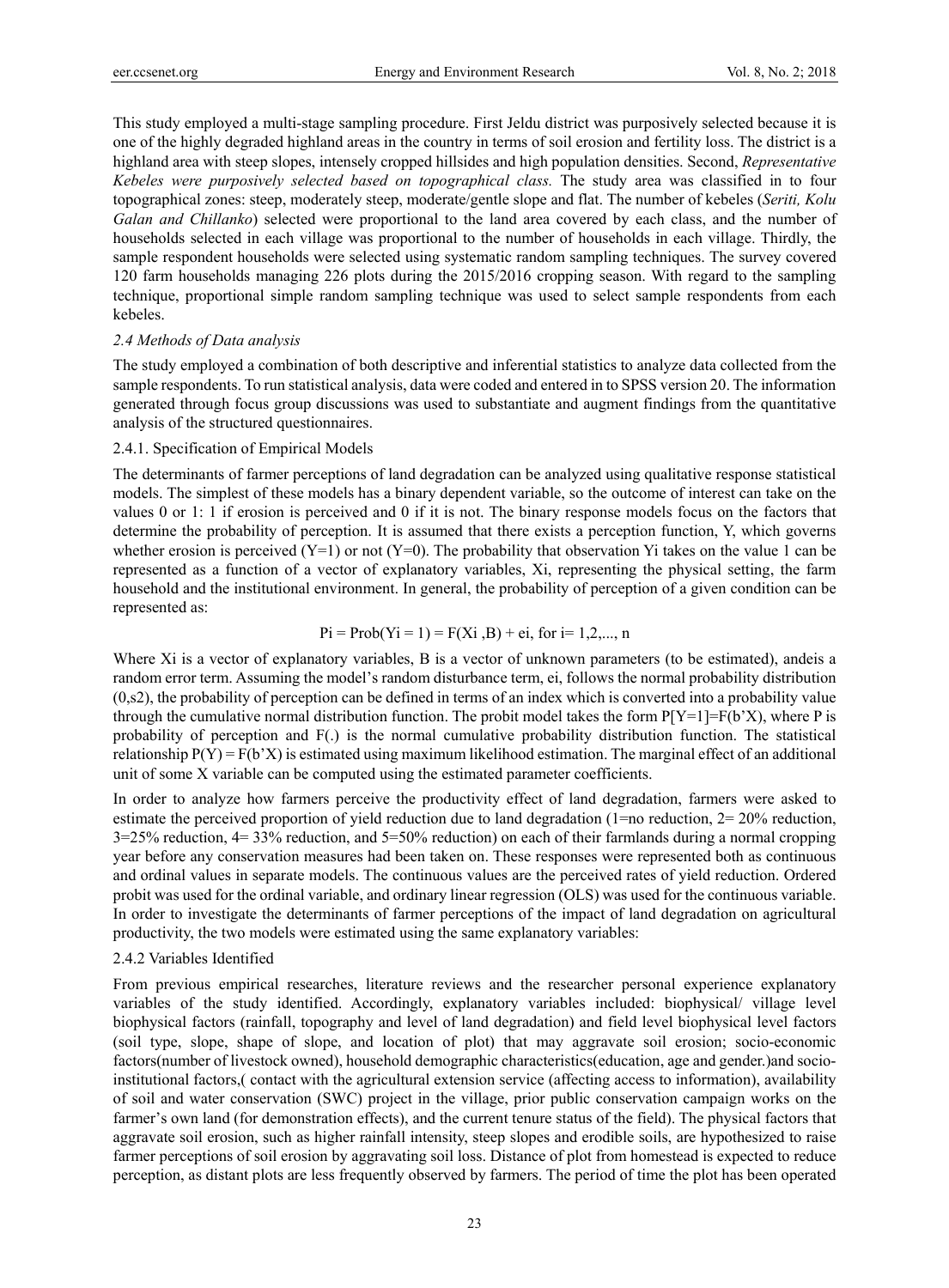by the current owner is expected to raise erosion perceptions for the opposite reason. Field area (size) should raise perception since the absolute amount of soil and crop yield losses may be higher from larger plots. Farmers who have contact with extension services are expected to have higher erosion perception, since extension is expected to serve as a source of technical information to farmers. The availability of a resource conservation FFW project in the village is expected to raise erosion perception through its demonstration effect on the need for conservation measures. The effect of public campaign conservation work on the farmer's own plot is ambiguous; it may raise erosion perception through its demonstration effect or reduce perception through its effect on soil los (Table 1).

| <b>Explanatory variables of the study</b>                 | Variable type | Unit of measurement                              |
|-----------------------------------------------------------|---------------|--------------------------------------------------|
| Age of the household head                                 | Continuous    | Measured in years                                |
| Gender of the household head                              | Dummy         | 1 if the household head is male otherwise 0      |
| Education level of the household head                     | Continuous    | Measured in years                                |
| Frequency of extension contacts per annum                 | Continuous    | Measured in number of contact per year           |
| Family size (adult equivalent)                            | Continuous    | Measured in number                               |
| Participation in public SWC (days)                        | Continuous    | Measured in number of days participated          |
| Livestock size owned by the household (tropical livestock | Continuous    | Measured in number                               |
| unit)                                                     |               |                                                  |
| Landholding size                                          | Continuous    | Measured in hectares                             |
| Land ownership/tenure system                              | Dummy         | One if owned 0 otherwise                         |
| Plot distance to residence                                | Continuous    | Measured in minutes                              |
| Position of plot in watershed, upper part                 | Dummy         | 1 if the plot found at upstream, 0 otherwise     |
| Position of the plot in watershed, middle part            | Dummy         | 1 if the plot found at middle part 0 otherwise   |
| Position of the plot in watershed, lower part             | Dummy         | 1 if the plot found at lower part 0 otherwise    |
| Neighboring plots have SWC measures                       | Dummy         | 1 if neighbor plot has SWC measures, 0           |
|                                                           |               | otherwise                                        |
| Plot received public SWC improvements                     | Dummy         | 1 if the plot received public SWC interventions, |
|                                                           |               | 0 otherwise                                      |
| Age of plot (number of years since plot was cultivated by | Continuous    | Measured in years                                |
| current owner)                                            |               |                                                  |

Table 1. Definition and units of measurement of explanatory variables used included in the model

#### **3. Results and Discussion**

#### *3.1 Socio-Economic and Demographic Attributes of Respondents*

The average land holding size in the study kebeles was about 1.2 ha. There was no report of landless farmers in any of the three villages. But there was a significant variation in the size of land holdings among households in the study area. Of the sampled households, the majority (48.33%) possessed between 0.5-1.0 ha land. Only 9.4% had more than two ha and some 33.33 % had less than 0.5 ha (*Table 2*). Out of the total sample respondents 29.2, 30.97,22.57 and 17.26 % respondents reported that the status of their farm plots slope steep, gentle steep and hills, moderate and flat/plain respectively.

| Table 2. Demographic and Socio-economic attributes of the Respondents $(n=120)$ |  |  |  |
|---------------------------------------------------------------------------------|--|--|--|
|                                                                                 |  |  |  |

| <b>Characteristics</b> |                       | <b>Frequency</b> | Percentage |  |
|------------------------|-----------------------|------------------|------------|--|
| <b>Sex</b>             | Male                  | 87               | 72.5       |  |
|                        | Female                | 33               | 27.5       |  |
| Age                    | $20 - 30$             | 17               | 14.17      |  |
|                        | $31 - 41$             | 21               | 17.7       |  |
|                        | $42 - 52$             | 47               | 39.17      |  |
|                        | 53-63                 | 27               | 22.5       |  |
|                        | >63                   | 8                | 6.46       |  |
| <b>Education</b>       | No formal             | 27               | 22.5       |  |
|                        | Primary               | 52               | 43.3       |  |
|                        | Secondary             | 33               | 27.5       |  |
|                        | Certificate and above | 8                | 6.67       |  |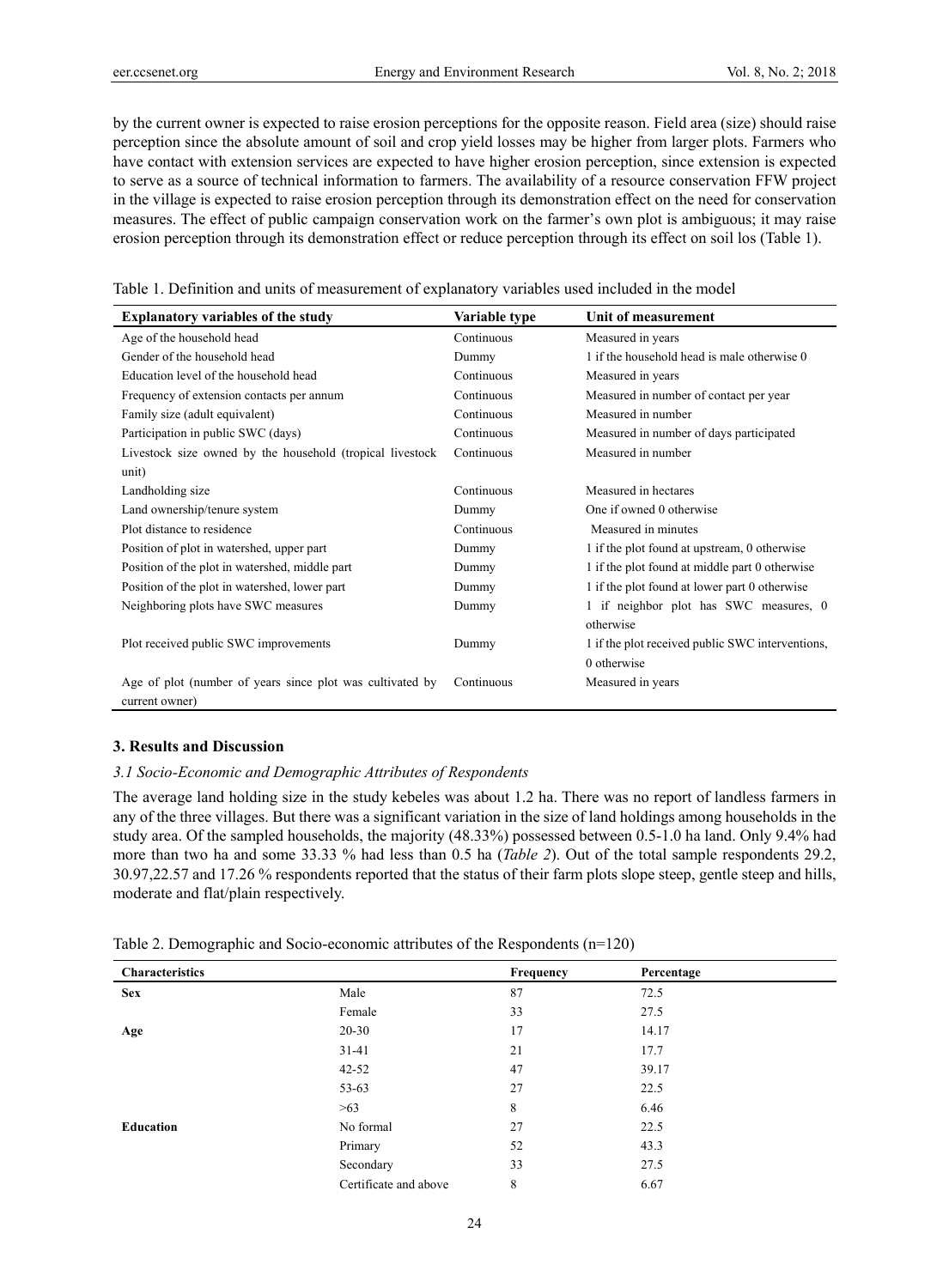| Farming experience (Years): | $1 - 10$        | 18  | 15    |
|-----------------------------|-----------------|-----|-------|
|                             | $11 - 21$       | 35  | 29.16 |
|                             | $22 - 32$       | 42  | 35    |
|                             | >32             | 25  | 20.83 |
| Landholding size(ha)        | < 0.5           | 40  | 33.33 |
|                             | $0.5 - 1$       | 58  | 48.33 |
|                             | >1              | 22  | 18.33 |
| Livestock ownership (TLU)   | $0 - 2$         | 37  | 30.83 |
|                             | $3 - 5$         | 56  | 46.67 |
|                             | >5              | 27  | 22.5  |
| <b>Family Size</b>          | $2 - 4$         | 38  | 31.67 |
|                             | $5 - 7$         | 60  | 50    |
|                             | >7              | 22  | 18.33 |
| <b>Extension Service</b>    | Access          | 78  | 65    |
|                             | No access       | 42  | 35    |
| <b>Credit service</b>       | Access          | 16  | 13.33 |
|                             | No access       | 104 | 86.67 |
| Slope of the plots          | Steep           | 66  | 29.2  |
|                             | Gentle Steep    | 70  | 30.97 |
|                             | Moderate/gentle | 51  | 22.57 |
|                             | Flat/plain      | 39  | 17.26 |

The average family size per household in the study kebeles was reported to be 6 (table2) persons per household. The respondents from all the three *kebeles* that labour is available throughout the year but varies from season to season. Family labour is the main source of farm labour except for potato production for which farmers commonly use hired labour. Labour is highly demanded during planting and harvesting seasons in the study area. Due to shortage of agricultural land in the area, some farmers may also leave their village looking for employment in other places during the months of September to December.

Livestock are an integral part of the farming system in the district as well as in the study villages. That is, 83 percent of the sampled households owned livestock while 17 percent did not own livestock. The main purpose of keeping livestock is for draught power. Livestock products such as milk and meat have secondary importance to the farmers. Small ruminants are mainly used as income sources as well as for household consumption. The livestock production system commonly found in the villages is an extensive system where open grazing is the main style of feeding.

The district is characterized as a mixed crop livestock production system. Land preparation is mainly done by oxdrawn plough. The area has a bi-modal rainfall pattern with two distinct rainy and cropping seasons. The main rainy season (*meher*), which is also the main cropping season, extends from June to September. The short rainy season, known as "*belg* rain", usually covers the period from February to April. The respondents indicated that the small rainy season has become less dependable for cropping during recent years. As a result, better off farmers depend on irrigation for their farming operations during this period. The main crops grown in the study areas include wheat (*Triticum aestivum*), tef (*Eragrostis tef*), broad bean (*Vicia faba*), barley (*Hordeum vulgare*) and potato (*Solanum tuberosum*). Most of the available crop land is allocated for production of wheat, which indicates that it is the most preferred crop in the area. Crop residues are used as major sources of livestock feed during the dry season. However, small amounts of crop residues are sold as an income source and are also used for house construction, particularly for plastering of walls and thatching of roofs. Some farmers also use crop residues for mulching purposes to enhance fertility of the soil. Despite the importance of fodder crops as livestock feed, farmers in the area hardly grow improved forage crops. Moreover, the extension service to support forage development in the area appears to be weak and non-functional.

Credit sources for purchase of livestock and crop production are not satisfactory. Although credit facilities are available from microfinance institutions such as Oromia Saving and Credit Share Company and *Busa Gonofa*  microfinance, most farmers do not use the services because of fear of risks associated with crop and livestock performance failures that could lead to failure of repayment of the loan. As survey result shows (table2) only 13.3% of the respondents used microfinance service (*Table 2*). Moreover, the credit services provided by the microfinance institutions are group based; which makes individual farmers accountable for the group members who are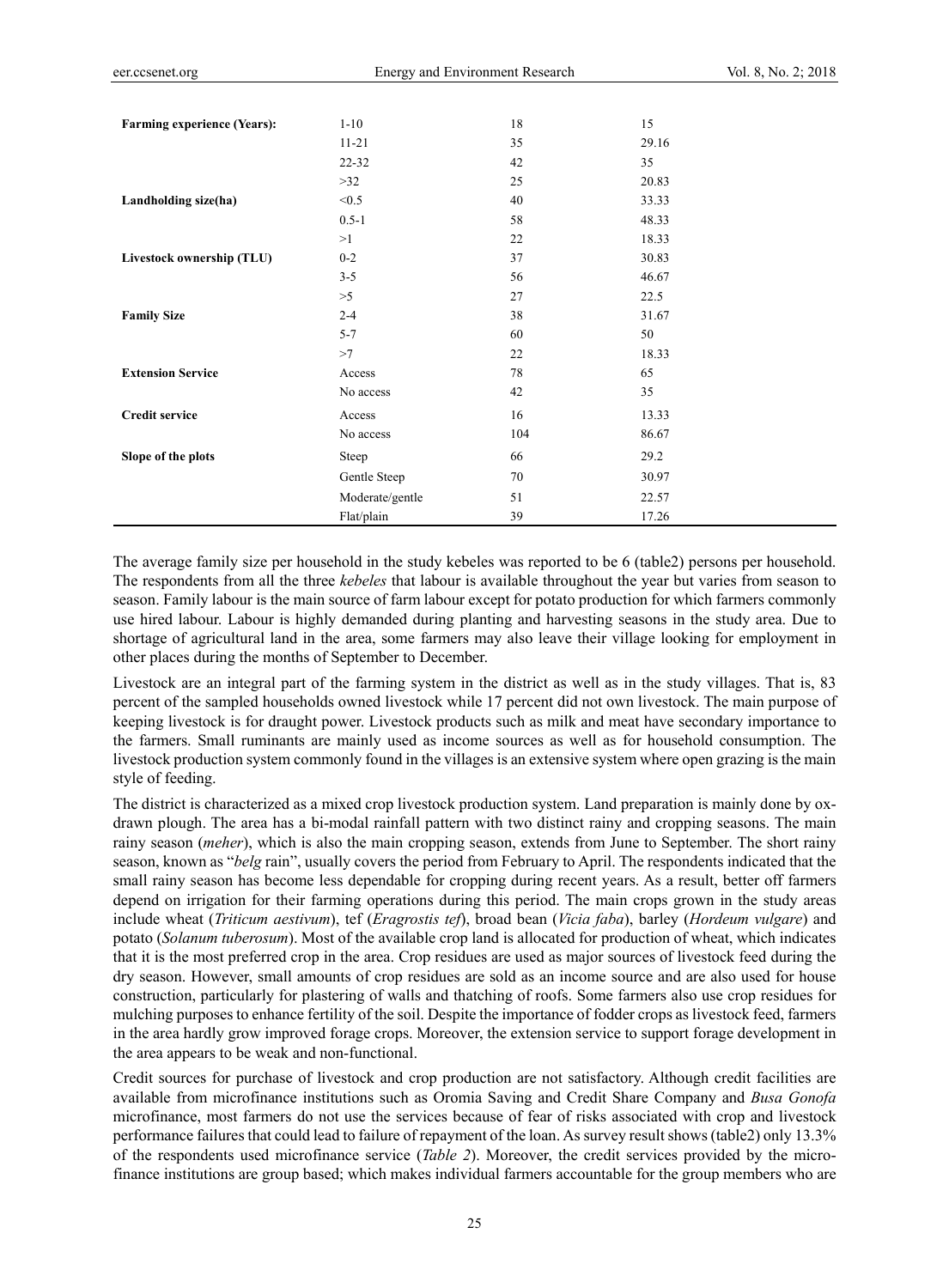unable to pay their loan. It was also indicated that the service provision is limited to only once per year so that it may not be available when it is needed most.

The district is characterized as a mixed crop livestock production system. Land preparation is mainly done by oxdrawn plough. The area has a bi-modal rainfall pattern with two distinct rainy and cropping seasons. The main rainy season (*meher*), which is also the main cropping season, extends from June to September. The short rainy season, known as "*belg* rain", usually covers the period from February to April. The respondents indicated that the small rainy season has become less dependable for cropping during recent years. As a result, better off farmers depend on irrigation for their farming operations during this period. The main crops grown in the study areas include wheat (*Triticum aestivum*), tef (*Eragrostis tef*), broad bean (*Vicia faba*), barley (*Hordeum vulgare*) and potato (*Solanum tuberosum*). As the survey data reveals about 72. 5% of the respondents produce potatato while 69.17,65, 55.83 and 51.83% produces wheat, barley, teff and bean respectively (table 3). Most of the available crop land is allocated for production of wheat, which indicates that it is the most preferred crop in the area. Crop residues are used as major sources of livestock feed during the dry season. However, small amounts of crop residues are sold as an income source and are also used for house construction, particularly for plastering of walls and thatching of roofs. Some farmers also use crop residues for mulching purposes to enhance fertility of the soil. Despite the importance of fodder crops as livestock feed, farmers in the area hardly grow improved forage crops. Moreover, the extension service to support forage development in the area appears to be weak and non-functional

| Crops farmers produce in the study area | Frequency | Percentage |
|-----------------------------------------|-----------|------------|
| Wheat                                   | 83        | 69.17      |
| <b>Barley</b>                           | 78        | 65         |
| <b>Teff</b>                             | 67        | 55.83      |
| Bean                                    | 62        | 51.67      |
| Potato                                  | 87        | 72.5       |

Table 3. The main crops grown in the study areas

**\*** Note: A multiple response frame was used. Hence, total count is more than the number of respondents

#### *3.2 Farmers' Perception on Land Degradation Hazard*

Response to the inquiry on whether the study area households perceived land degradation as a problem in their farm lands have shown (table 4) that 72% of the surveyed respondents perceived land degradation as being a serious problem in their farming and grazing plots. As indicated (table 4), the major cause of land degradation mentioned by 98 % farmers was lack of conservation structures. The farmers' perceived various causes of land degradation in their farmland and surrounding landscapes. Overwhelming majority of farmers' in the study areas were aware that land degradation in various forms and levels was happening on their farm lands as well as in the surrounding landscapes. Table 4 presents the locally perceived land degradation causes that were mentioned by the respondents as being the contribution of the farming practices to the observed land/soil degradation in the study areas. About 35 % of the respondents associated land degradation to low adoption and sustained implementation of soil and water conservation measures used in their farmlands while 32.5%, 30.83%, 28.33%, 27.5%, 25.83% and 18.33% considered Cultivation of marginal areas and steep slopes; overgrazing and continuous cropping; torrential rains (high intensity rainfalls); expansion of eucalyptus trees; deforestation and clearing of vegetation and soil erosion vulnerable soil type reported to be responsible for the land degradation and soil erosion proms respectively. This finding clearly corroborates with Tesfa, and Mekuriaw, (2014) report which elucidates those vast areas of the highlands of Ethiopia could be classified as suffering from severe to moderate soil degradation. Increasing intensification and continuous cultivation on sloping lands without supplementary use of soil amendments and conservation practices poses a serious threat to sustainable land use. In addition, Seid (2009) stated that the apparent increase of soil erosion over the past generation is not the result of a decline in the skills of farmers but rather the result of the pressures on farmers to produce more. Hence, farmers of the study area were aware of soil erosion but they are forced to intensify and produce more food crops for their basic livelihood.

However, as the FGD participants elucidated the major factor catalyzing soil erosion on the steep slopes was that farmers are increasingly destroying contour bunds on terraces to pave way for more farmland. As a result, soil erosion has been accelerated which in periods of heavy rainfalls results in silting and flooding of the valley-bottom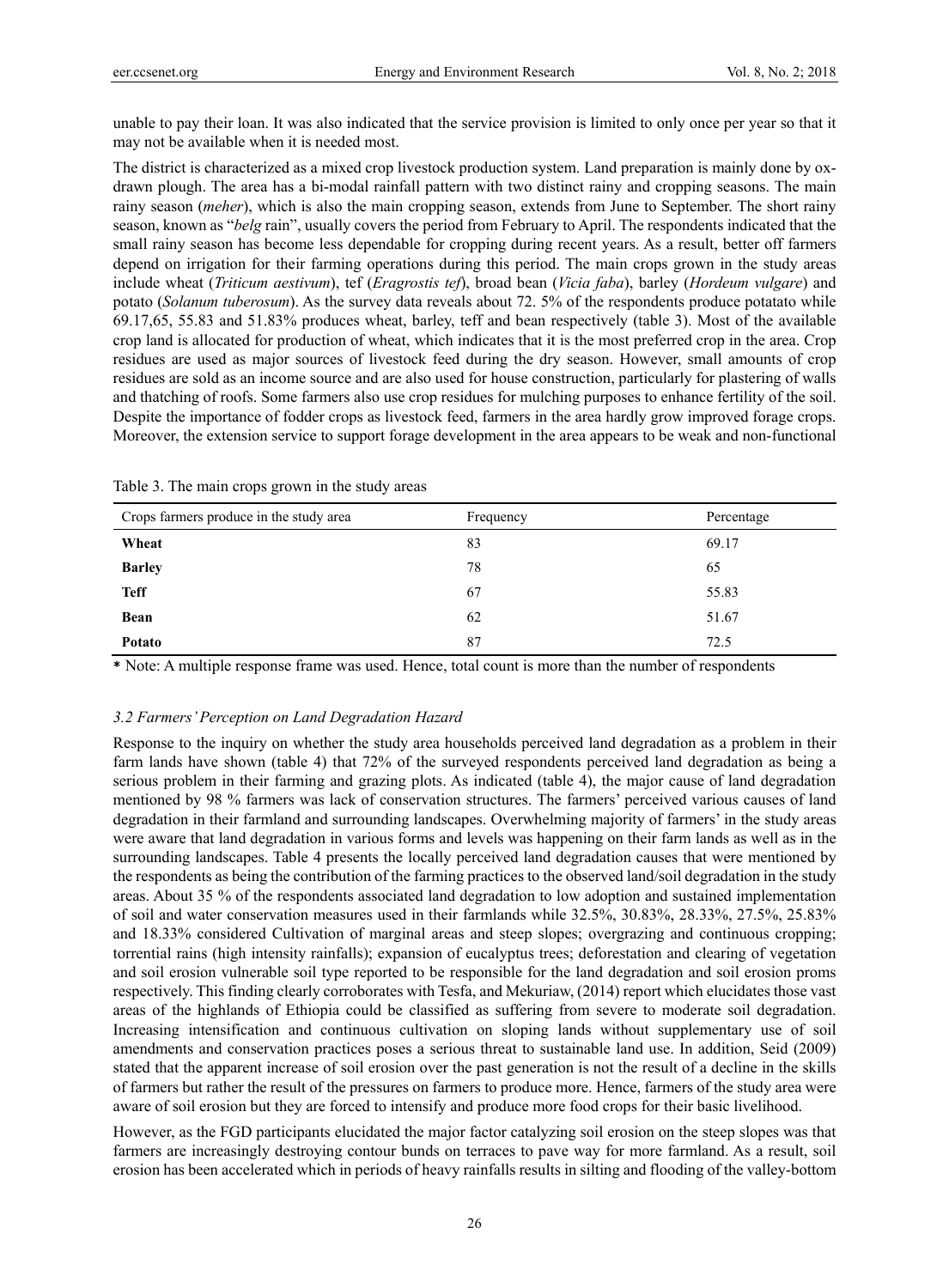fields and landslides are also becoming very common. This regular practice has reduced the attraction of placing more long-term erosion control devices such as grass lines or hedgerows of agro-forestry species. Also FGD participants explained that land has been cultivated frequently to produce food crop for rapidly growing population. Particularly, owning small size and increasing demands for food crop production forced farmers to cease longstayed traditional ways of soil fertility management such as fallowing, manuring, terracing, and leaving crop residues on the fields. Fallowing was nearly absent due to land shortage and manuring was rare as it is used as source of energy. Crop residues were used for other purposes like forage, construction, and otherwise some farmers burn immediately after harvest.

| Farmers' perceived causes land       | Frequency $(n=120)$ | <b>Percentages</b> |  |
|--------------------------------------|---------------------|--------------------|--|
| degradation                          |                     |                    |  |
| Overgrazing and continuous           | 37                  | 30.83              |  |
| cropping                             |                     |                    |  |
| Deforestation clearing of            | 31                  | 25.83              |  |
| Vegetation                           |                     |                    |  |
| Cultivation of marginal and steep    | 39                  | 32.5               |  |
| slope areas                          |                     |                    |  |
| Low adoption of conservation         | 42                  | 35                 |  |
| measures and practices               |                     |                    |  |
| Torrential rains/high intensity of   | 34                  | 28.33              |  |
| rainfall (extreme weather events)    |                     |                    |  |
| Erosion vulnerable soil type         | 22                  | 18.33              |  |
|                                      |                     |                    |  |
| <b>Expansion of Eucalyptus Trees</b> | 33                  | 27.5               |  |

| Table 4. Farmers' Perception on Land Degradation and soil erosion in the study area |  |  |
|-------------------------------------------------------------------------------------|--|--|

**\*** Note: A multiple response frame was used. Hence, total count is more than the number of respondents

## *3.3 Farmers' Perceived Indicators of Land Degradation*

Farmers were asked to respond how they distinguish when land degradation occurs on their farmlands in openended questions. Some of the responses were elucidated: when there is overflow of constructed ditches and damage their crops; when there is siltation in and out of their field mostly at the lower field border; when rills appeared on their fields, when the color of soil in the upper part of the field goes to red whereas the lower part goes to black. So the result from this study reveals that there are numerous long-established traditions communities use to estimate and to elucidate the condition of the land and the soils they are cultivating. Generally, a healthy and vigorous crop growth, reflected by a good crop stand in the field, was used as an important indicator that the soil is fertile enough, if moisture and other factors are not limiting. Under such circumstances, even if the weather conditions worsen during the growing season such that final yields are poor, the farmer would have realized the potential fertility of a certain piece of land. A stunted crop with less vigorous growth in the field when other factors such as moisture are considered not limiting was locally perceived to indicate a high probability that soils on which the crop is growing are of low quality and infertile. Majority of respondents (57.5%) considered crop yields as the best measure to comprehend land/soil status. Although it was noted that declining crop productivity could be a clear indicator of declining soil fertility, and hence soil degradation and land degradation. As survey result reveals (table 5), about 30.83, 30, 28. 33, 27.5 and 24.16% of the respondents perceived stunted crop, grasses, vegetation and tree growth, decline in soil fertility/ loss of top soil, Absence of grasses and vegetation cover, Gullies and rills formation/development and Presence of exposed roots were the indicators of land quality perceived by farmers respectively.

| <b>Farmers' Perceived Indicators</b>     | Frequency $(n=120)$ | <b>Percentages</b> |
|------------------------------------------|---------------------|--------------------|
| Declining crop yield and<br>productivity | 69                  | 57.5               |
| Gullies and rills                        | 33                  | 27.5               |

Table 5. Farmers' Perceived Indicators of Land Degradation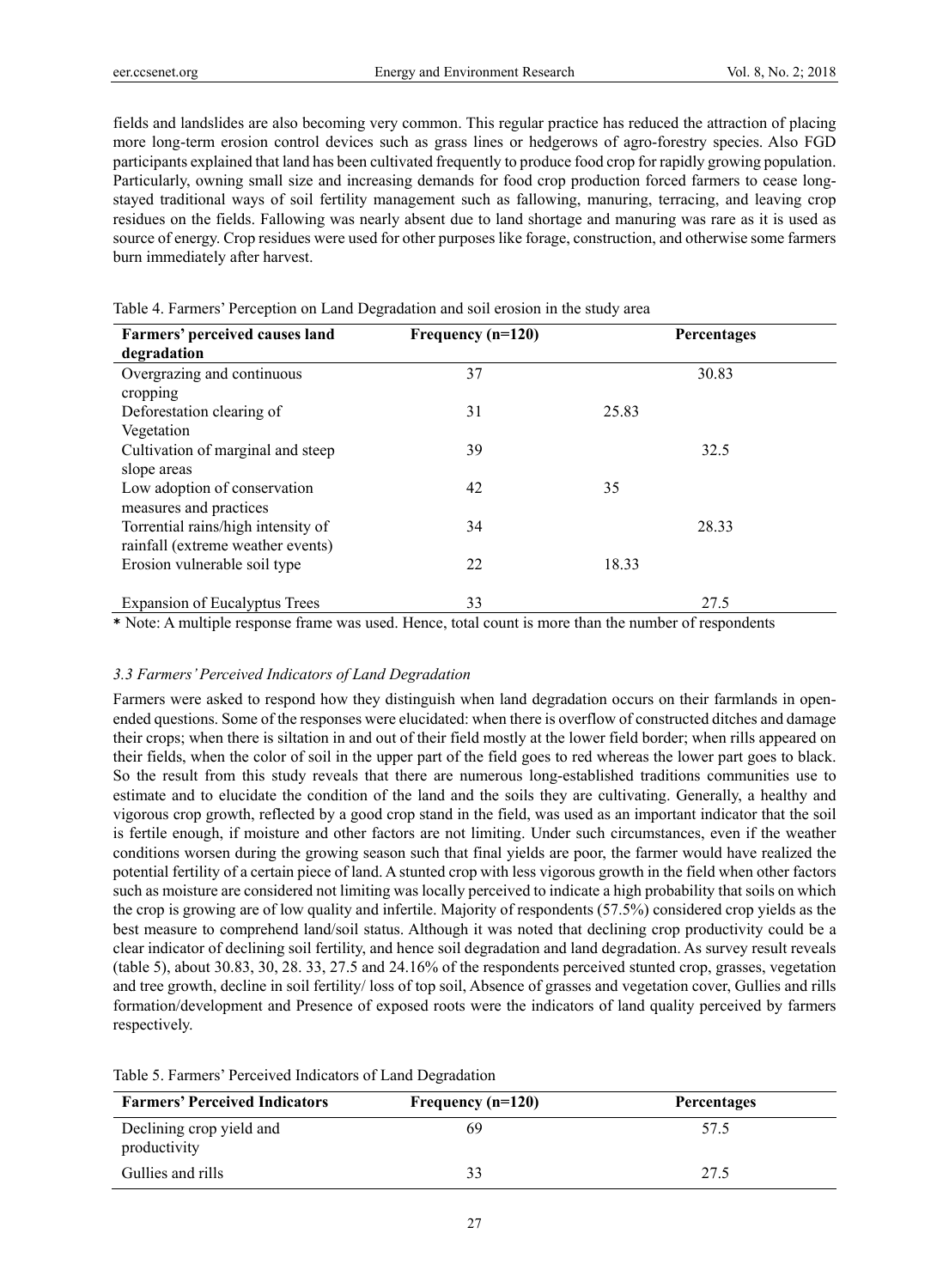| formation/development                                |    |       |
|------------------------------------------------------|----|-------|
| Change in the colour of the soil                     | 24 | 20    |
| Sedimentation of soil and sandy<br>materials         | 26 | 21.67 |
| Decline in soil fertility/ loss of top<br>soil       | 36 | 30    |
| Absence of grasses and vegetation<br>cover           | 34 | 28.33 |
| Presence of exposed roots                            | 29 | 24.16 |
| Stunted crop, grasses, vegetation<br>and tree growth | 37 | 30.83 |

**\*** Note: A multiple response frame was used. Hence, total count is more than the number of respondents

The majority of the farmers reported that the occurrence of gully and rill erosions were the principal land degradation indicating feature (27.5%) on their farmlands (Table 5). But not all the respondents perceived sheet erosion as a problem, which has been estimated in the literature to contribution to soil up to 30% of actual soil loss (Tesfaye et al 2014; Assefa and Hans-Rudolf, 2016). Farmers have awareness of identifying soil fertility and land quality and classify soils based on their fertility, consistence, color and moisture. 21.67% of the farmers (table 4) explained the occurrence of land degradation/soil erosion in the study area in general and their farms by the presence of accumulated soil at the bottom of conservation structures and lower positions. When the runoff lacks the capacity to transport the uploaded soil, it tends to unload it at the middle or end of the channel as sediment. If the deposit is black in color, farmers consider it as removal of fertile soil from some elsewhere in the watershed. In addition to these, farmers also mentioned slope steepness and root exposure (observation of roots of trees on the surface) as indicators of existence of soil erosion on their lands. 20% of respondents elucidate land quality status can be recognized by color change of their plots soil from dark black to redish color when losing the top fertile soil. These results conform with those of Bewket and Sterk (2003); who reported that elucidates the existence of severe soil erosion problem by observing the stoniness of soil and color of soil changing from dark/black to red one.

The consciousness of these indicators could confirm that rural communities are aware of their environment and its related problems, and particularly so with those which affect the farm productivity and/or those that resulted into more visible landscape changes such as soil erosion. However, some of the respondents argued that soils are naturally infertile suggests that productivity has declined significantly within living memory and that people were unaware that their yields were probably rather low from the outset.

## *3.4 Farmers' Perception on Severity of Land Degradation and Its consequences on land productivity*

From the total respondents their perception on the extent of land degradation problem were assessed and about 47.5 % of the sampled households perceived it as severe, while 33.3% as moderate; 11.67% as minor problem. Only about 7.5 % of farmers indicated that there is no land degradation problem on their plots of lands (table 6). The farm households were also asked their perception about the consequences of land degradation 68%, 22%, and 10% mentioned yield decline, reduced farm plot and both respectively. This might lead the farmers towards the perception of underlying and proximate causes of soil fertility decline and at the end to the adoption decision on various options of fertility enhancing technologies of physical soil and water conservation practices. This perception may be influenced by differences in socio-economic characteristics inherent among the local people.

| Land Degradation Hazard Level of Severity | Frequency | of Percentage |
|-------------------------------------------|-----------|---------------|
|                                           | Response  |               |
| Severe                                    |           | 47.5          |

Table 6. Farmers' perception on the level of severity of land degradation hazards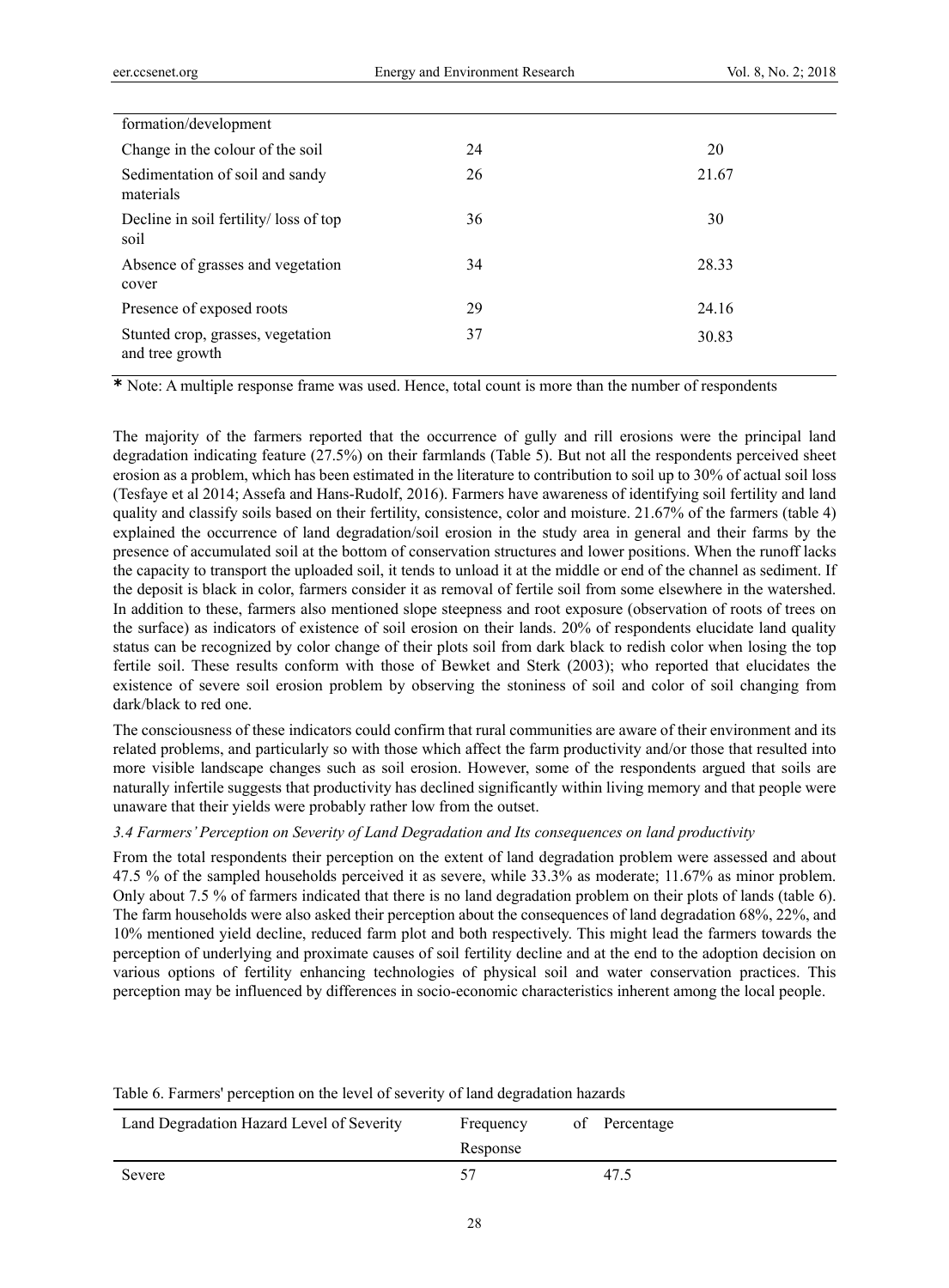| eer.ccsenet.org             |    | <b>Energy and Environment Research</b> |  |
|-----------------------------|----|----------------------------------------|--|
|                             |    |                                        |  |
| Moderate                    | 40 | 33.3                                   |  |
| Slight/minor                | 14 | 11.67                                  |  |
| No land degradation problem | Q  | 7.5                                    |  |

**\*** *Note: A multiple response frame was used. Hence, total count is more than the number of respondents* 

*3.7 Determinants of Farmer Perceptions on impacts of land degradation on agricultural productivity reduction* 

|  |  |  |  | Table 7. Regression results for farmer perceptions of productivity decline impact of land degradation |  |
|--|--|--|--|-------------------------------------------------------------------------------------------------------|--|
|  |  |  |  |                                                                                                       |  |

| Variable                                                       | Impact<br>degradation<br>of<br>land<br>on | Impact of land degradation on     |  |  |
|----------------------------------------------------------------|-------------------------------------------|-----------------------------------|--|--|
|                                                                | agricultural<br>productivity<br>(std.err) | agricultural productivity (robust |  |  |
|                                                                | (Ordered probit)                          | (Ordinary<br>std.err)"<br>linear  |  |  |
|                                                                |                                           | regression)                       |  |  |
| Sandy soil (If plot has sandy soil, $(.0,1)$ )                 | 0.180(0.136)                              | $-0.024$ $(.030)$                 |  |  |
| Silt soil (If plot has silt soil, $(.0,1)$ )                   | $-0.168(0.224)$                           | 0.027(0.26)                       |  |  |
| Loam soil (If plot has loam soil, $(.0,1)$ )                   | $-0.175(.122)$                            | $-0.022(.017)$                    |  |  |
| Degree of slope (Degree of plot slope)                         | $0.031(0.010)$ ***                        | $0.004$ $(.001)$ **               |  |  |
| Convex slope (If shape of plot slope is                        | 0.363(0.231)                              | $0.062(0.029)$ **                 |  |  |
| convex,(0,1))                                                  |                                           |                                   |  |  |
| Concave slope<br>$($ If<br>shape<br>of<br>plot<br>is           | $0.417(0.196)$ **                         | 0.057(0.032)                      |  |  |
| Concave, $(.0,1)$ )                                            |                                           |                                   |  |  |
| Mixed slope (If shape of plot is mixed, $(.0,1)$ )             | 0.173(0.186)                              | 0.26(0.028)                       |  |  |
| Distance from residence                                        | $-0.346(0.133)$ **                        | $-0.053(0.019)$ ***               |  |  |
| Land holding size(ha)                                          | $-0.12$ $(.003)$ ***                      | $-0.001$ $(.002)$ ***             |  |  |
|                                                                |                                           |                                   |  |  |
| Location at upper slope (If plot is located at                 | $-0.13$ $(.002)$ ***                      | $-0.001$ $(.001)$ ***             |  |  |
| upper slope of watershed, (.0,1))                              |                                           |                                   |  |  |
| Location at lower slope (If plot is located at                 | 0.026(0.276)                              | 0.008(0.016)                      |  |  |
| middle slope of $plot(0,0,1)$                                  |                                           |                                   |  |  |
| Location at lower slope (If plot is located at                 | 0.286(0.153)                              | 0.037(0.017)                      |  |  |
| lower slope of watershed, (.0,1))                              |                                           |                                   |  |  |
| Hilly village If village is predominantly                      | 0.228(0.268)                              | 0.037(0.026)                      |  |  |
| hilly $(0,1)$                                                  |                                           |                                   |  |  |
| Dung as fuel (If dung is used primarily as fuel                | $-0.418(.151)$ **                         | 0.034(0.024)                      |  |  |
| wood in village, $(0,1)$ )                                     |                                           |                                   |  |  |
| Distance to fetch fuel wood (round trip (in                    | $-.066(.206)$                             | $-.009(.013)$                     |  |  |
| walking hours))                                                |                                           |                                   |  |  |
| Age of household head (years)                                  | $-0.12$ (.003)***                         | $-0.001$ $(.002)$ ***             |  |  |
| Male head of household $(0,1)$                                 | $0.279(0.142)$ ***                        | 0.020(0.023)                      |  |  |
| Literate head of household (0,1)                               | $0.269(0.136)$ ***                        | $-0.010(0.029)$                   |  |  |
| Age of plot (number of years since plot was                    | $-0.006$ $( ).011$                        | $-0.011(0.002)$                   |  |  |
| cultivated by current owner)                                   |                                           |                                   |  |  |
| Owner operator (If plot is owned by current                    | 0.149(0.012)                              | 0.021(0.022)                      |  |  |
| operator))                                                     |                                           |                                   |  |  |
| SLM available (If SLM project is available in                  | $0.286(.151)$ **                          | $0.037$ $(.022)$ ***              |  |  |
| village, $(.0,1)$ )                                            |                                           |                                   |  |  |
| Extension contact (If household had extension -. 344 (.111)*** |                                           | $-.050(.016)$ ***                 |  |  |
| contact.(0,1))                                                 |                                           |                                   |  |  |
| Constant                                                       |                                           | 0.293(0.040)                      |  |  |
| Chi-square/F                                                   | 88.44                                     | 6.52                              |  |  |
| Prob > chi-square/ F                                           | 0.0000                                    | 0.0000                            |  |  |
| Pseudo R-square/ R-square                                      | 0.0458                                    | 0.2685                            |  |  |
| N                                                              | 120                                       | 120                               |  |  |

\*\*, \*\*\* Significant at 5% and 1%, respectively.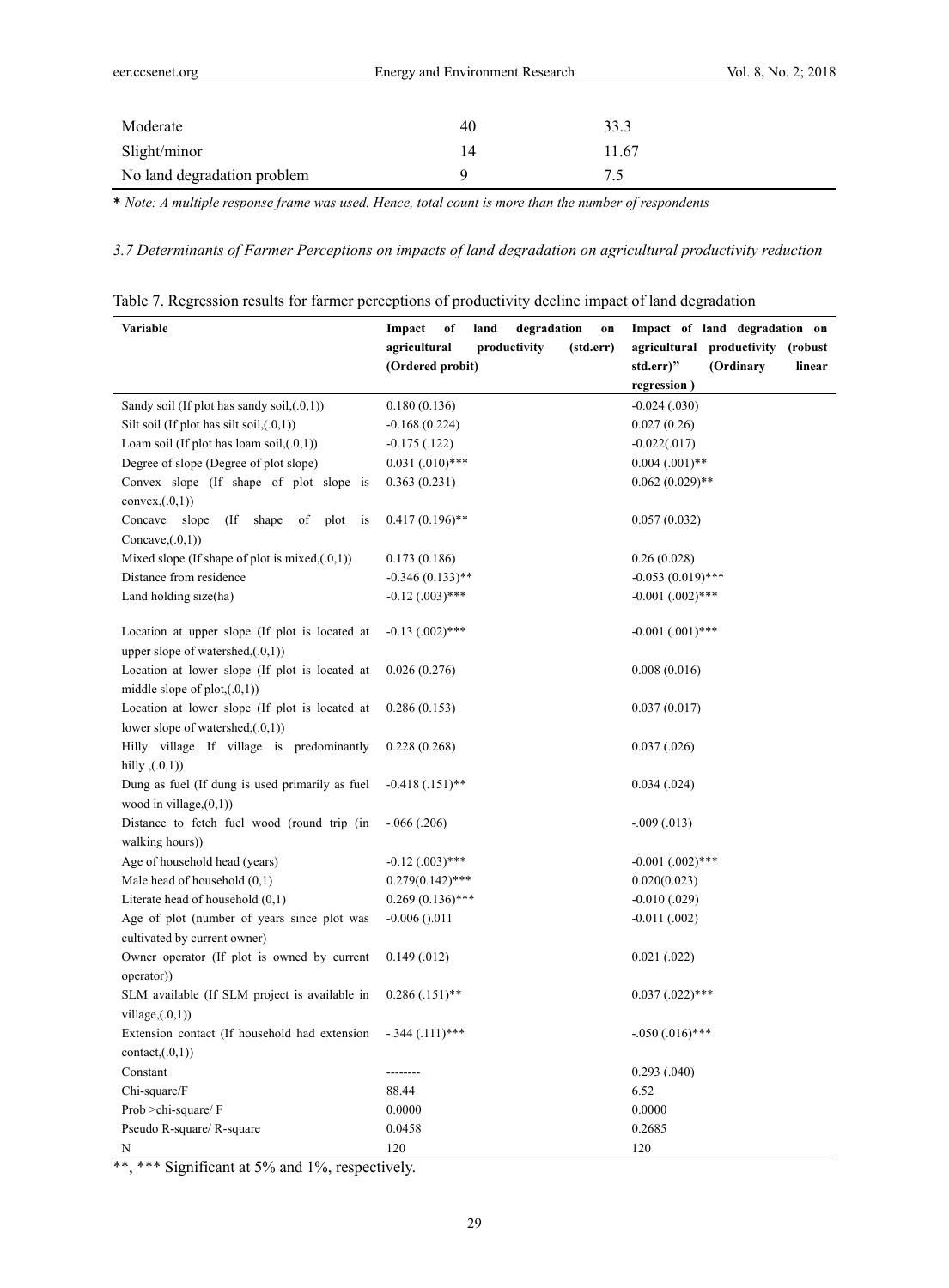**Frequency of Extension contact:** As hypothesized, extension contact is found to have a significant positive influence on the perception of the severity and productivity impact on agricultural productivity. Farmers with more frequent contact with extension agents were more likely to perceive impact of land degradation on agricultural productivity decline in their plots as compared with those who had lesser extension contact frequency. This may be explained by the fact that scientific information and research result reports that farmer gain from extension agents help them to aware and understand the severity and effects of land degradation on agricultural productivity. Therefore, Farmers who had frequent contact with extension agents perceived productivity decline associated with land degradation. Farmers with more frequent contact with extension agents were more likely to perceive severe land degradation in their plots as compared with those who had less extension. The number of contacts that farmers had with agricultural extension agents was found to positively and significantly ( $p<0.01$ ) affect farmers perception of land degradation impact (*Table 7*).

**Availablity of SLM project in the village:** implementation of SLM project in the village positively influences and aware farmers about the risk of decline in agricultural land productivity due to land degradation and soil erosion. This could justified by SLM projects effort of attempt to participate the farmers in processes and awareness creation and capacity building through experience sharing from other successful project areas. Participation/training on agricultural land management SWC measures and etc. has a positive and significant effect on conservation perceptions. Farmers who participated in training by development agents on SWC works were more aware of soil erosion and conservation than those who did not participated. In their finding, Assefa, and Hans-Rudolf (2016).) in Ethiopia reported that training of farmers and their participation in extension workshops improves their perception of soil degradation problem and facilitates the adoption of improved technologies. This is precisely because those farmers who have plots within the catchment have the possibility to meet the project staff and be well informed about the consequences of soil erosion than those who own land outside the catchment. An anticipated, farmers' perception of soil erosion problem (PERCEPTN) affects the adoption of soil conservation measures positively and significantly. The implication is that farmers who feel that their farmlands are prone to soil erosion are more likely to adopt physical soil conservation measures than those who do not perceive the problem of soil erosion

**Age of household head**: The output from the model reveals that age of the household head has a negative influence on the perception of the risk of decline in agricultural land productivity due to land degradation and soil erosion. This could be because of aged farmers tended to perceive severe yield loss or productivity decline, in contradiction to other finding that younger farmers perceived higher erosion.

**Educational level of household heads:** Education of the head of the household significantly and positively determined farmers' perception of the risk of decline in agricultural land productivity due to land degradation and soil erosion. Older household heads were less likely to perceive erosion. Those younger farmers were more prone to perceive erosion may be due to greater education, higher access to information and a longer planning horizon, or simply the fact that older farmers might have grown accustomed to soil erosion, considering it a normal process. Farmers with higher level of formal educational attainment were most likely to perceive land degradation risk in their plots as compared with less educated farmers with other factors held constant. Farmers with more education were more likely to perceive severe land degradation in their plots as compared. With less educated farmers (coef. =0.136, p<0.01), with other factors held constant (*Table 7*). Possible explanation is that educated farmers tend to be better access to research output reports and generally to update information about the risks associated with land degradation and soil erosion and hence tend to spend more time and money on soil conservation. This is because literate farmers often serve as contact farmers for extension agents in disseminating information about agricultural technologies from government agencies. The odds ratio also suggests that if a farmer is educated, other factors held constant, the likelihood of awareness will be two times higher than an illiterate farmers. My findings reveals that the level of education attained by household heads was more likely to facilitate farmers in perceiving the risk of land degradation impact on agricultural productivity in their plots, which is in agreement with the findings of previous studies (Ervin & Ervin, 1982; Asrat *et al*., 2004)

**Slope of the plot:** Farmers also perceived greater yield loss on steeper plots and on plots with slope shapes that aggravate soil loss. These factors were associated with higher erosion perception. Slope was found to have a positive significant effect (p<0.1), implying that farmers with plots in steeply sloped areas are more likely to perceive the impact of plot gradient on severity of soil erosion. This finding is in agreement with that of Teshome et al. (2016), who found a positive relationship between slope and soil erosion severity. The shape of the plot in terms of slope was also significant. The perception of yield impact of erosion was not influenced by soil type or location of plot. More distant plots were associated with lower yield reduction, consistent with the result that such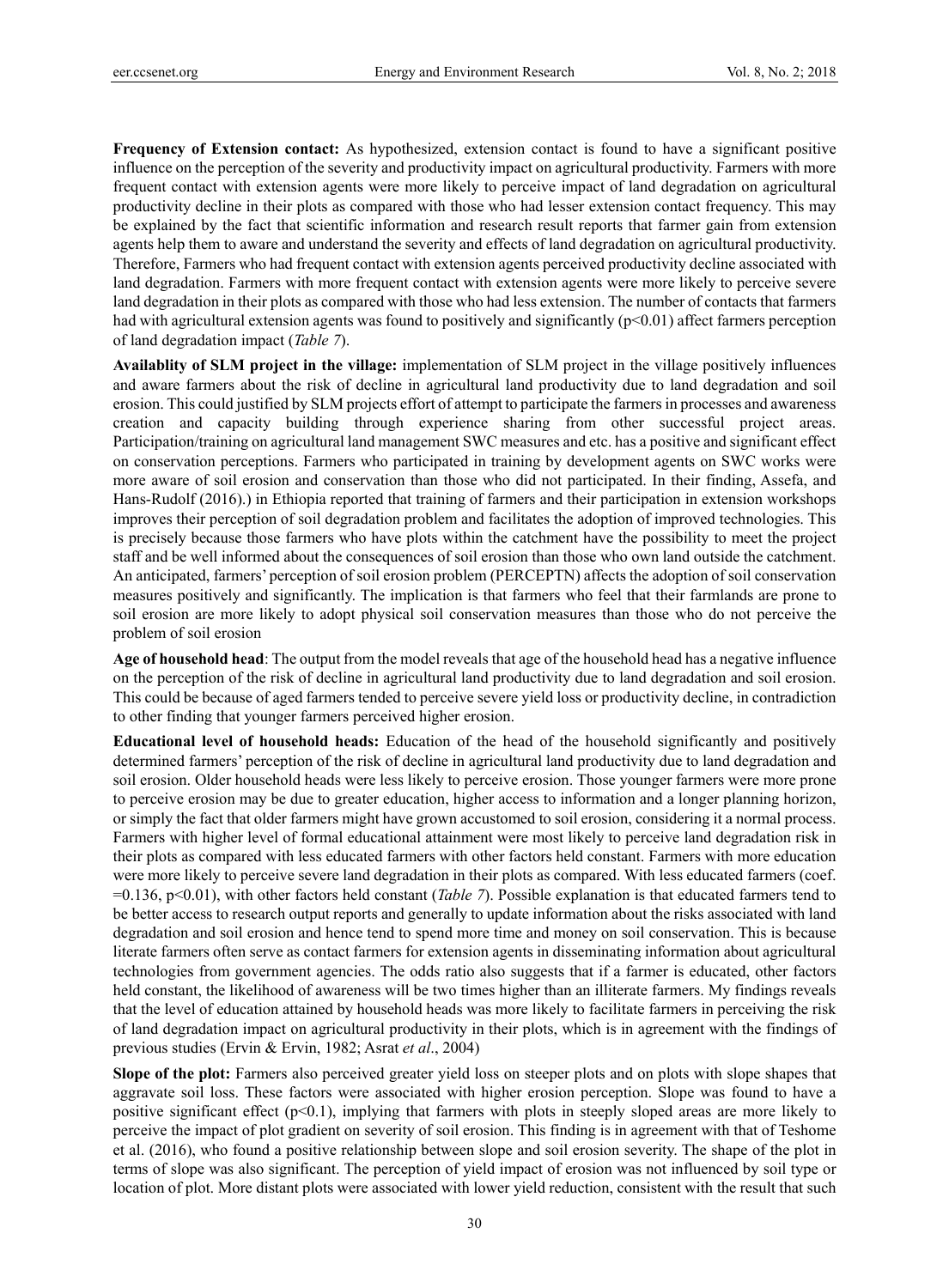plots were also associated with less likelihood of perceived soil loss. The model output reveals that the upstream areas were more likely to be perceived to be affected by soil erosion, whereas the downstream farmlands were less likely to be perceived in that manner. These results conform to those of Bewket & Sterk (2003) and Tefera & Sterk (2010), who reported that the perceived severity of soil erosion was site specific, that is, relatively higher in upstream areas and lower in downstream fields.

**Distance from residence**: Distant plots were perceived to be more prone to soil erosion, probably because the farther the plot is from the farmer's residence, the less attention it receives and the likelihood of severe soil erosion increases. This explanation is consistent with the results of Teshome et al. (2016) and Tefera & Sterk (2010), who found that more distant plots received less care as compared to nearby plots. Moreover, Teshome *et al*., 2016). reported that plots receiving less care were very likely to become eroded because of soil nutrient depletion, particularly organic matter content, and increased soil loss through water erosion.

**Farmholding size:** farm holding size was also important factors. The larger the farm holding size, the higher is the likelihood of witnessing rills, surface runoff, sediment deposition and redeposit ion by farmers (Bewket & Sterk, 2003). Larger parcel size may create a positive incentive for small-scale farmers to invest in SWC technologies (Tesfaye et al., 2014; Teshome et al., 2016). This is presumably true in subsistence agriculture because farmers assume that SWC technologies compete for space on small plots, which reduces productivity in the short run, thereby increasing farmer reluctance to apply countermeasures (Tesfaye et al., 2014).

#### *4.8 Conclusion and Policy Implication*

Farmers in the study area were generally aware of and perceived soil erosion as a serious problem and its effect on agricultural land productivity. The possibility of perceiving its impact on agricultural land productivity from slight to severe was primarily determined by institutional and demographic factors as well as weakly by biophysical factors. The socio-institutional and demographic determinants of the effects of land degradation and soil erosion risks on agricultural productivity decline point to policy implications for public inclusive SLM practices and capacity building programs as well as bringing back and indigenous land management practices to research and learning platforms for sustainable and desirable societal betterment. The finding of this study is the need to increase farmers' perception of soil erosion problem through the provision of knowledge and demonstration of gains and risk reduction characteristics of soil conservation practices. This important because the extent to which farmers understand and feel the need for controlling soil erosion affects adoption of soil conservation measures positively. Therefore, it is important to design soil conservation practices, which couple modern scientific knowledge with indigenous technical knowledge to facilitate their dissemination and ensure their sustainability.

#### **Acknowledgement**

This study was undertaken with a financial support from Ambo University, is sincerely acknowledged. The author also would like to thank the anonymous referees for their useful and pertinent comments on an earlier version of this paper. Many thanks are extended to the farmers in Jeldu District who are enthusiastically participated in this study and for their inspirations and willingness for the interview that paved a way towards completion of this work. The development workers of the Jeldu district are also sincerely thanked for their efforts to support the researcher by conducting the survey.

#### **References**

- Achamyeleh, K. (2015). Integration of Acacia decurrens (J.C. Wendl.) Willd. into the farming system, its effects on soil fertility and comparative economic advantages in Northwestern Ethiopia. MSc Thesis, Bahir Dar University: Bahir Dar, Ethiopia; 140.
- Aklilu, A. (2006). *Caring for the Land Best Practices in Soil and Water Conservation in Beressa Watershed, Highlands of Ethiopia*. Tropical Resource Management Papers, No. 76.
- Alemayehu, M., Amede, T., Böhme, M., & Peters, K. (2013). Collective management on communal grazing lands: its impact on vegetation attributes and soil erosion in the upper Blue Nile basin, northwestern Ethiopia. *Livestock Science, 157,* 271–279. https://doi.org/10.1016/j.livsci.2013.06.024
- Amsalu, A., & de Graaff, J. (2007). Determinants of adoption and continued use of stone terraces for soil and water conservation in an Ethiopian highland watershed. *Ecological Economics, 6*, 294-302
- Asrat, P., Belay, K., & Hamito, D. (2004). Determinants of farmers' willingness to pay for soil conservation practices in the southeastern highlands of Ethiopia. *Land Degradation & Development, 15,* 423–438. https://doi.org/10.1002/ldr.623.
- Assefa, D. (2009). Assessment of Upland Erosion Processes and Farmer's Perception of Land Conservation in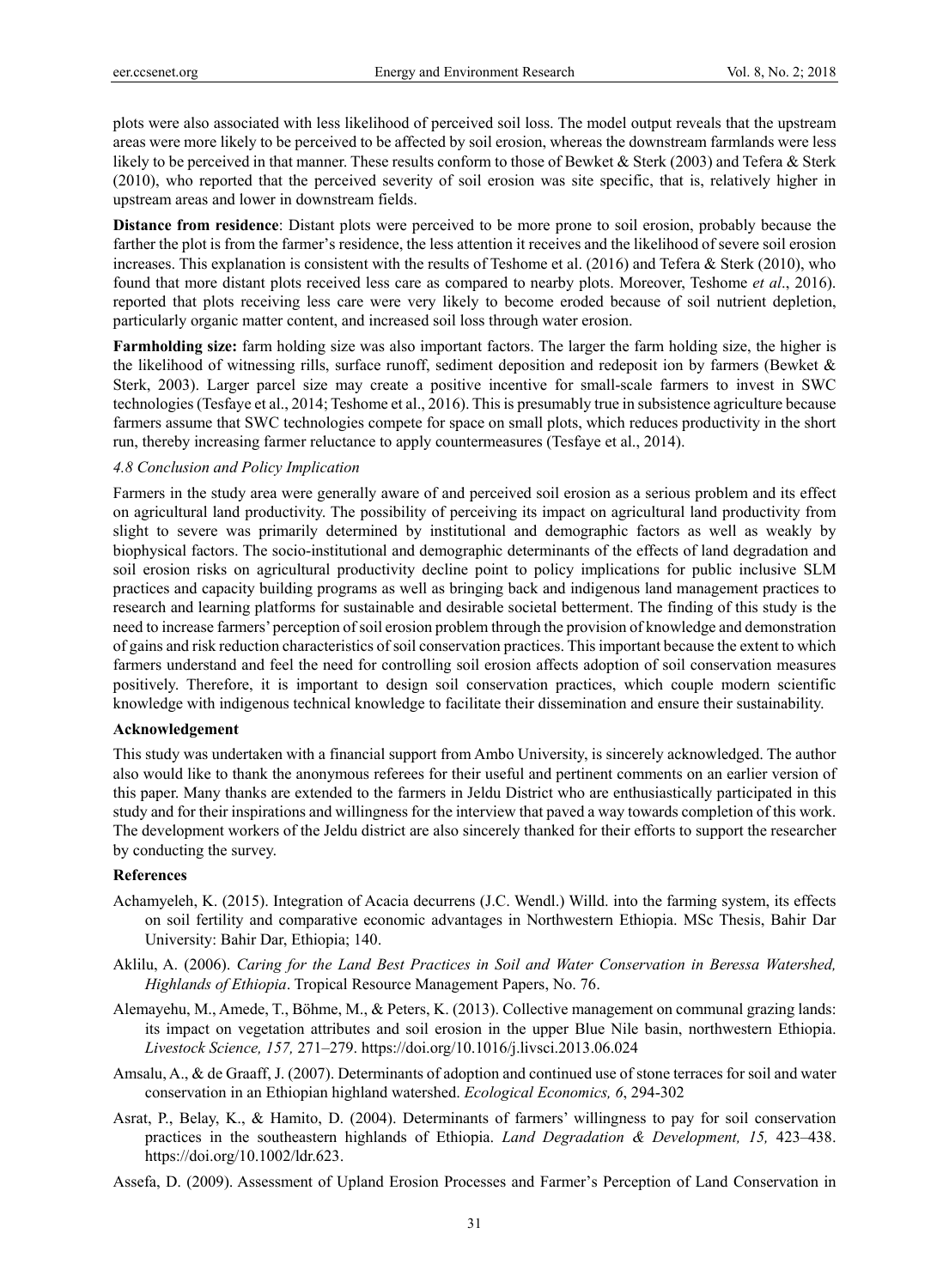Debre-Mewi Watershed, Near Lake Tana, Ethiopia. A Thesis Presented to the Faculty of Graduate School of Cornell University in Partial Fulfillment of the Requirements for the Degree of Masters of Professional Studies.104p.

- Assefa, E., & Hans-Rudolf, B. (2016). Farmers' perception of land degradation and traditional knowledge in southern Ethiopia—Resilience and stability. *Land Degradation and Development, 27*(6), 1552-1561. https://doi.org/10.1002/ldr.2364
- Bekele, W., & Drake, L. (2003). Soil and water conservation decision behavior of subsistence farmers in the Eastern Highlands of Ethiopia: a case study of the Hunde-Lafto area. *Ecological Economics, 46,* 437-451.
- Bewket, W., & Sterk, G. (2002). Farmers' participation in soil and water conservation activities in the Chemoga watershed, Blue Nile basin, Ethiopia. *Land Degradation & Development, 13,* 189–200. https://doi.org/10.1002/ldr.492
- Bewket, W., & Sterk, G. (2003). Assessment of soil erosion in cultivated fields using a survey methodology for rills in the Chemoga watershed, Ethiopia. Agriculture, Ecosystems & Environment 97: 81–93. https://doi.org/10.1016/S0167-8809(03)00127-0.
- Bewket, W., & Teferi, E. (2009). Assessment of soil erosion hazard and prioritization for treatment at the watershed level: case study in the Chemoga watershed, Blue Nile Basin, Ethiopia. *Land Degradation & Development 20*, 609–622. https://doi.org/10.1002/ldr.944.
- Bezuayehu, T., & Geert, S. (2010). Land management, erosion problems and soil and water conservation in Fincha'a watershed, western Ethiopia
- Ervin, C. A., & Ervin, D. E. (1982). Factors Affecting the use of Soil Conservation Practices: Hypothesis, Evidences, and Policy Implications. *Land Economics, 38*(3), 277-292.
- FAO (2011). Sustainable Land Management in Practice Guidelines and Best Practices for Sub-Saharan Africa. Rome, 2011.
- FAO. (2006). Preparation of a Global Report on the State of Land and Water Resources, SoLAW. Land and Water Development Division, FAO, Rome, 2006. In-progress Draft Report – Version 01.
- FAO. (2010). Investment Centre Database of Projects. Rome, Food and Agriculture Organization of the United Nations.
- Haregeweyn, N., Tsunekawa, A., Nyssen, J., Poesen, J., Tsubo, M., Meshesha, D. T., Schütt, B., Adgo, E., & Tegegne, F. (2015). Soil erosion and conservation in Ethiopia: a review. *Progress in Physical Geography, 39,* 750–774. https://doi.org/10.1177/0309133315598725.
- Million, T., & Belay, K. (2007). Factors influencing adoption of soil conservation measures in southern Ethiopia: The Case of Gununo Area. *Journal of Agriculture and Rural Development in the Tropics and Subtropics, 105*(1), 49-62
- Pender, J., & Gebremedhin, B. (2004). Impacts of policies and technologies in dryland agriculture: evidence from northern Ethiopia. In: S.C. Rao (Ed.), *Challenges and Strategies for Dryland Agriculture*, American Society of Agronomy and Crop Science Society of America, CSSA Special Publication 32, Madison, WI.
- Seid, H. (2009). Determinants of Physical Soil and Water Conservation Practices: The Case of Bati District, Oromyia Zone, Amhara Reion, Ethiopia. M.Sc. Thesis Presented to the School of Graduates of Alemaya University, Alemaya. 162p.
- Tegene, B. (1992). Farmers' perceptions of erosion hazards and attitudes towards soil conservation in Gunono, Wolayita, southern Ethiopia. *Ethiopian Journal of Development Research, 14,* 31–58.
- Tesfa, A., & Mekuriaw, S. (2014). The Effect of Land Degradation on Farm Size Dynamics and Crop-Livestock Farming System in Ethiopia: A Review. *Open Journal of Soil Science, 4,* 1.
- Tesfaye, A., Deneke, T. T., & Selassie, Y. G. (2014a). Determinants of maintenance decision of introduced soil and water conservation practices in Fagita Lekoma District, North West Highlands of Ethiopia*. Ethiopian Journal of Applied Sciences & Technology, 5,* 1–17.
- Tesfaye, A., Negatu, W., Brouwer, R., & Zaag, P. (2014b). Understanding soil conservation decision of farmers in the Gedeb watershed, Ethiopia. Land Degradation & Development 25: 71–79. https://doi.org/10.1002/ldr.2187.
- Teshome, A., de Graaff, J., Ritsema, C., & Kassie, M. (2016). Farmers' perceptions about the influence of land